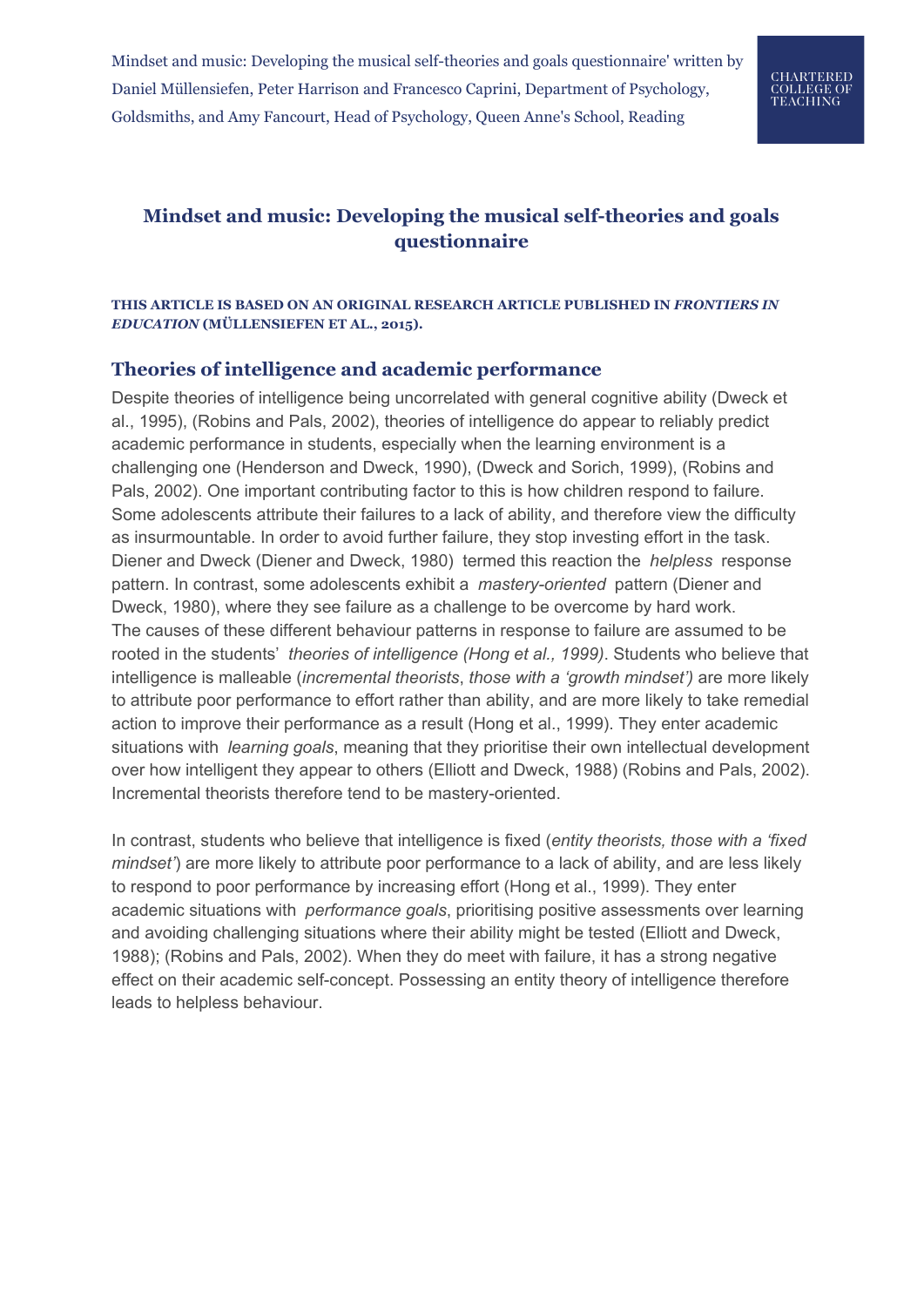# CHARTERED **COLLEGE OF TEACHING**

### **Theories of intelligence and musical talent**

The relationships between students' academic development, their motivational patterns and their theories of intelligence are well understood. Less explored, however, is the way in which these relationships might extend to musical development. Learning to play a musical instrument is a challenging task that relies heavily on the student's autonomous motivation; mastery-oriented behaviour may therefore be particularly important for successful musical development. If academic mastery-oriented behaviour is fostered by an incremental theory of intelligence, it may be that in an analogous fashion, musical mastery-oriented behaviour may be fostered by an incremental theory, or 'growth mindset', of musical ability.

We are currently undertaking a longitudinal study (Müllensiefen et al., 2015) that aims to investigate to what degree beliefs about the nature of intelligence and about the nature of musical ability are related to each other, and how both of these beliefs might be connected to academic and musical development and performance. This article introduces two short self-report measures, termed 'Academic Self-Theories and Goals' and 'Musical Self-Theories and Goals', closely modelled on validated measures for self-theories in academic scenarios, which we developed for use in the study.

### **Academic self-theories and goals**

The *Academic Self-Theories and Goals* questionnaire is produced by combining two short scales from Dweck (Dweck, 2000): the *Implicit Theories of Intelligence Scale for Children – Self Form* (short version) and the *Goal Choice* scale. Both scales have received experimental validation by a number of studies e.g. (Dweck et al., 1995); (Dweck, 2000). As explained above, they measure the degree to which an individual believes that intelligence is fixed and unchangeable (*entity theory of intelligence*) or can be improved through hard work (*incremental theory of intelligence*). The Goal Choice scale measures the desire to succeed at tasks and demonstrate one's own ability (*performance goals*) and the desire to improve one's ability through taking on challenging tasks (*learning goals)*. Motivation to work hard at school derives significantly from both of these types of goals in most individuals (Dweck, 2000).

The questions from the two scales are interleaved (see Table 1 for the complete question set). For six of the questions, participants respond on a six-point Likert scale; for the seventh question, the response option is binary. The two scales are scored independently, so each participant receives a *Theory of Intelligence* score and a *Goal Choice* score. High *Theory of Intelligence* scores (4–7) correspond to an entity theory of intelligence, while low scores (1–3) correspond to an incremental theory of intelligence; high *Goal Choice* scores (4–7) correspond to performance-goal orientation, whereas low *Goal Choice* scores (1–3) correspond to learning-goal orientation.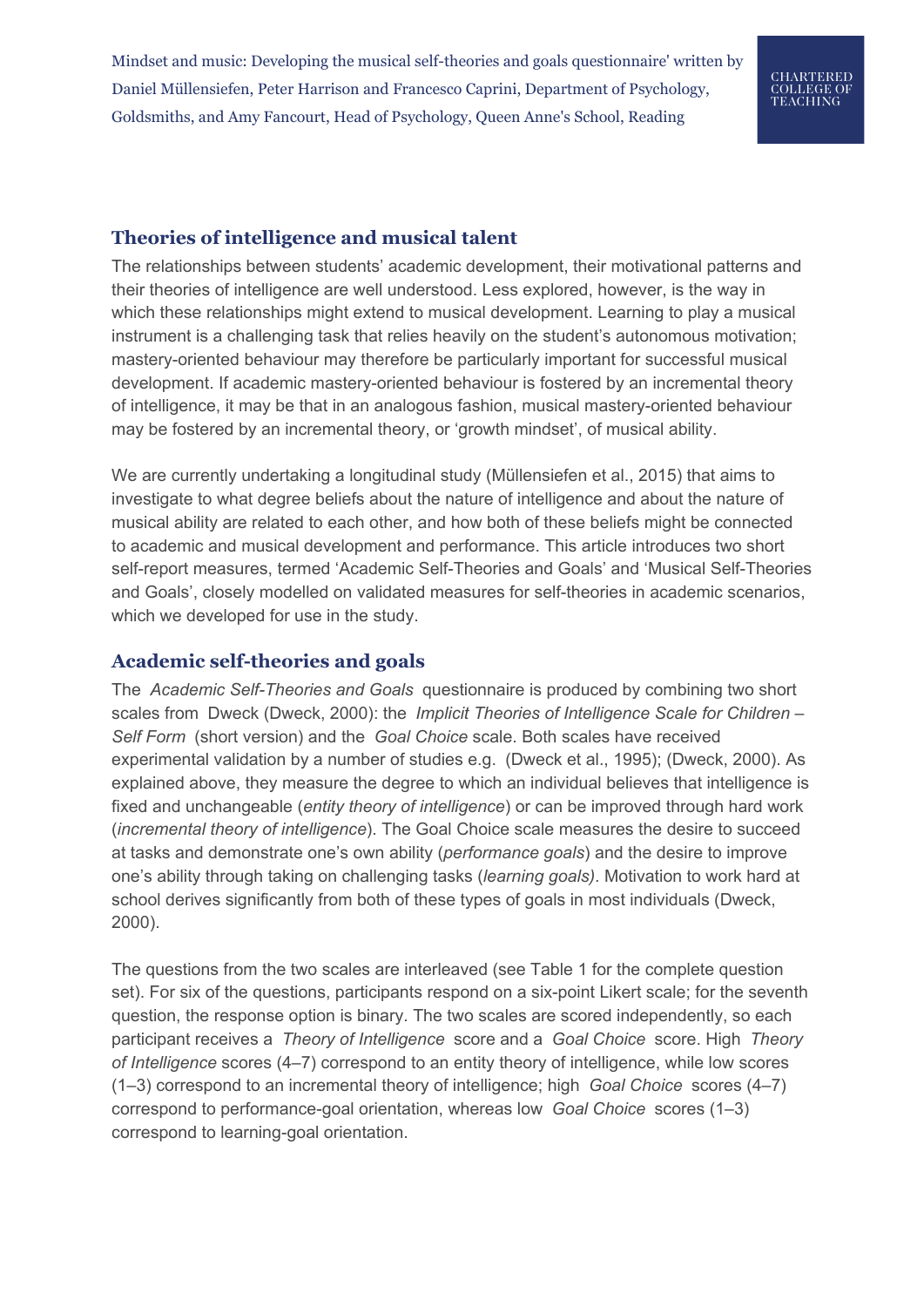### **TABLE 1: THE** *ACADEMIC SELF-THEORIES AND GOALS* **QUESTIONNAIRE**

| No.            | <b>Question</b>                                                                                                     | <b>Scale</b>              | <b>Response options</b>                            | <b>Scoring</b>  |
|----------------|---------------------------------------------------------------------------------------------------------------------|---------------------------|----------------------------------------------------|-----------------|
| 1              | You have a certain amount of<br>intelligence, and you really can't do<br>much to change it.                         | Theory of<br>Intelligence | 6-level Likert item,<br>agreement/<br>disagreement | Positive        |
| 2              | If I knew I wasn't going to do well at<br>a task, I probably wouldn't do it<br>even if I might learn a lot from it. | Academic<br>Goals         | 6-level Likert item,<br>agreement/<br>disagreement | Positive        |
| 3              | Your intelligence is something about<br>you that you can't change very<br>much.                                     | Theory of<br>Intelligence | 6-level Likert item,<br>agreement/<br>disagreement | <b>Positive</b> |
| 4              | Although I hate to admit it, I<br>sometimes would rather do well in a<br>class than learn a lot.                    | Academic<br>Goals         | 6-level Likert item,<br>agreement/<br>disagreement | Positive        |
| 5              | It's much more important for me to<br>learn things in my class than it is to<br>get the best grades.                | Academic<br>Goals         | 6-level Likert item,<br>agreement/<br>disagreement | Negative        |
| 6              | You can learn new things, but you<br>can't really change your basic<br>intelligence.                                | Theory of<br>Intelligence | 6-level Likert item,<br>agreement/<br>disagreement | Positive        |
| $\overline{7}$ | If I had to choose between getting a<br>good grade and being challenged in<br>class, I would choose                 | Academic<br>Goals         | <b>Binary choice</b>                               |                 |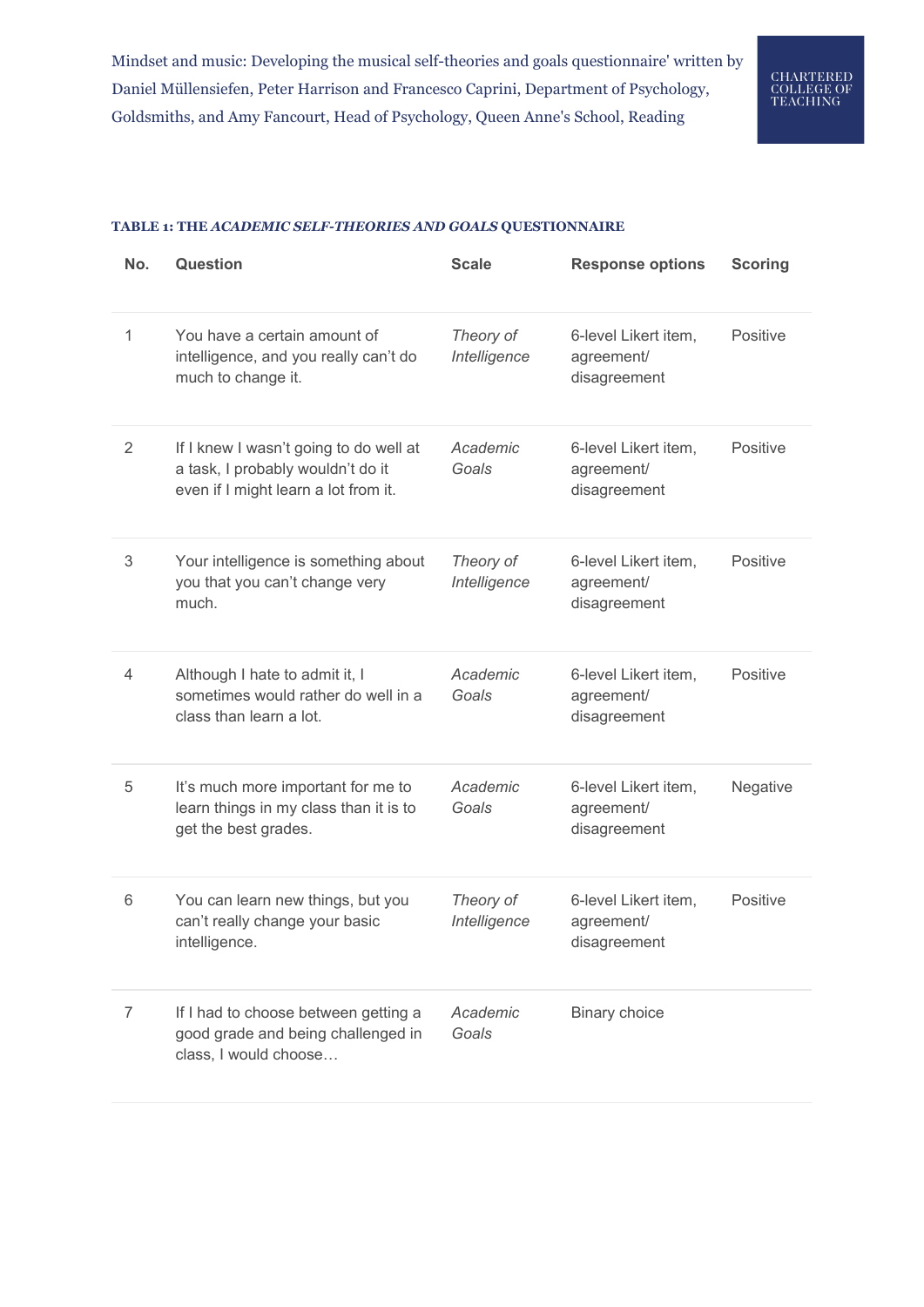# CHARTERED **COLLEGE OF TEACHING**

## **Musical self-theories and goals**

The *Musical Self-Theories and Goals* questionnaire, meanwhile, is the prototype for a new scale that assesses the participants' attitudes to the development of musical ability. Given that academic development is demonstrably influenced by students' theories of intelligence and their goal orientation (Dweck, 2000), the *Musical Self-Theories and Goals* questionnaire is constructed to assess two hypothetical analogous attitudes towards the development of musical ability.

Firstly, the *Theory of Musical Ability* scale measures the belief that musical ability is fixed and unchangeable; this belief is termed an *entity theory of musical ability*. Alternatively, one might believe that musical ability can be significantly improved through hard work; this belief is termed an *incremental theory of musical ability*. Secondly, the *Musical Goals* scale measures the degree to which musical engagement is motivated by the two following goals: the desire to succeed at tasks and demonstrate one's own ability (*performance goals*) and the desire to improve one's ability through taking on challenging tasks (*learning goals*). Because the *Musical Self-Theories and Goals* questionnaire is intended to measure hypothetical constructs that are very similar to those measured by the *Academic Self-Theories and Goals* questionnaire, its questions are modelled closely on those of the latter, with academic terms being substituted for musical terms. However, this substitution process was not entirely trivial. In the case of assessing an individual's *theory of intelligence*, the term 'intelligence' is widely understood by adults and young children as denoting an individual's cognitive abilities, but it is a term that bears little presumption about whether these cognitive abilities are innate or learned. Finding an analogous and well-understood term for the musical domain is more difficult.

'Musical talent' is a well-understood term, but it implies a musical capacity that is innate, and likewise, 'musical ability' is well-understood, but it implies an acquired musical capacity (Boyle and Radocy, 1987). Instead of relying on one particular term to denote musical capacities, therefore, the *Musical Self-Theories and Goals* questionnaire makes use of a variety of idiomatic terms that ought to be well-understood by children and adults.

Likewise, constructing a *Musical Goals* scale on the basis of the *Academic Goals* scale required a few changes to account for the different types of goals involved in musical and academic study. Unlike in the academic sphere, where performing well in exams is not necessarily the same as possessing a high academic ability, performing music well is arguably the definition of being a good musician. In the *Musical Self-Theories and Goals* questionnaire, therefore, the *Goal Choice* scale focuses less on musical performance itself and more on how the individual's musical abilities are recognised by others. The scale items can be found in Table 2.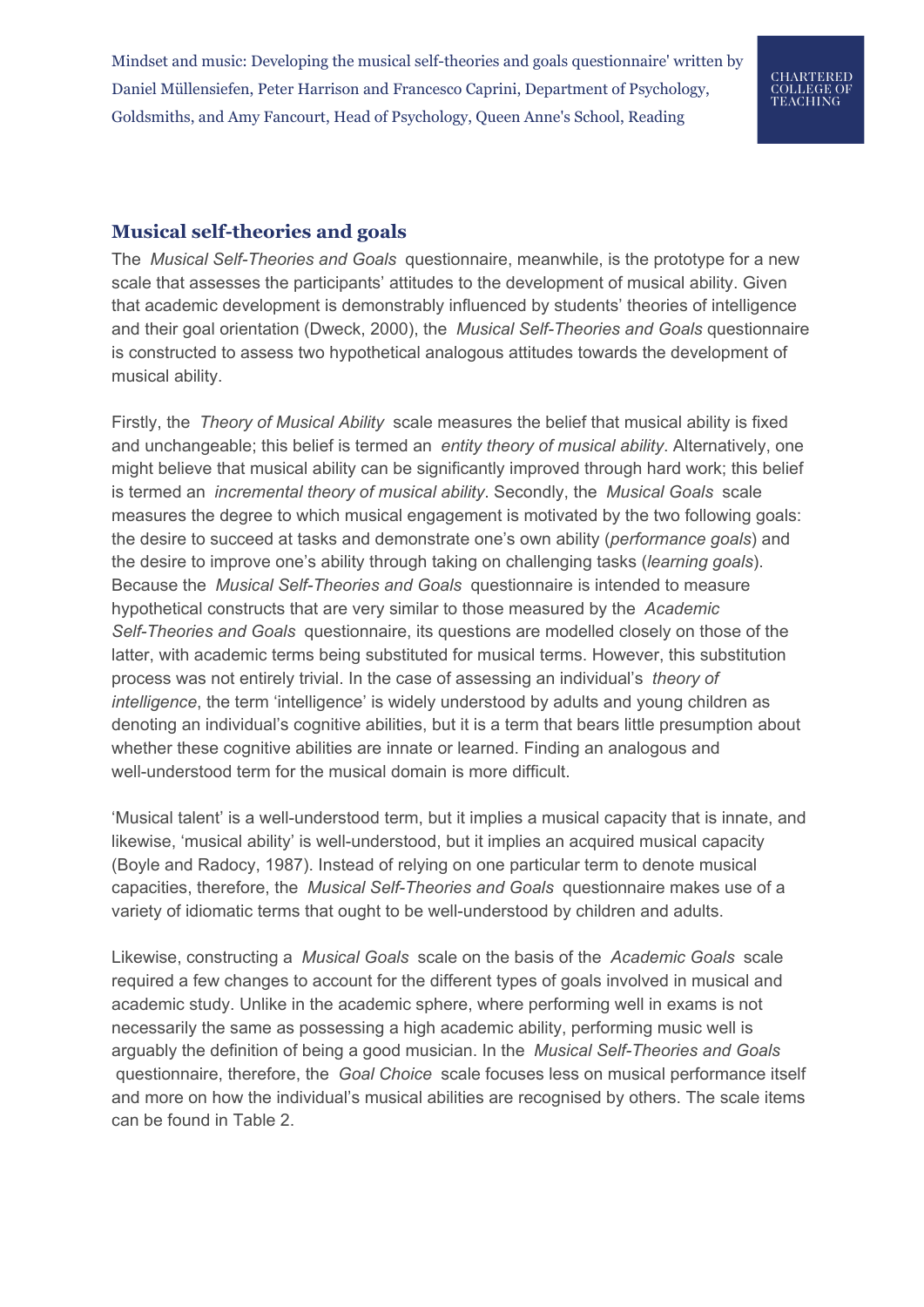The *Musical Self-Theories and Goals* questionnaire is scored similarly to the *Academic Self-Theories and Goals* questionnaire: each participant receives a *Theory of Musical Ability* score and a *Goal Choice* score. These scores are arrived at by reversing negative items and averaging individual item scores. Analogously to the *Academic Self-Theories and Goals* questionnaire, high *Theory of Musical Ability* scores (4–7) correspond to an entity theory of musical ability, while low scores (1–3) correspond to an incremental theory of musical ability; high *Goal Choice* scores (4–7) correspond to performance-goal orientation, whereas low *Goal Choice* scores (1–3) correspond to learning-goal orientation.

### **TABLE 2: THE** *MUSICAL SELF-THEORIES AND GOALS* **QUESTIONNAIRE**

| No.            | <b>Question</b>                                                                                                                    | <b>Scale</b>                        | <b>Response</b><br>options                                       | <b>Scoring</b> |
|----------------|------------------------------------------------------------------------------------------------------------------------------------|-------------------------------------|------------------------------------------------------------------|----------------|
| 1              | You have a certain amount of<br>musicality and you really can't do<br>much to change it.                                           | Theory of<br><b>Musical Ability</b> | 6-level Likert<br>item, agreement/<br>disagreement;<br>NA option | Positive       |
| $\overline{2}$ | If I knew I wasn't going to do well<br>at a musical activity, I probably<br>wouldn't do it even if I might learn<br>a lot from it. | <b>Goal Choice</b>                  | 6-level Likert<br>item, agreement/<br>disagreement;<br>NA option | Positive       |
| 3              | People are born with very<br>different amounts of musical<br>talent, and practice does little to<br>change that.                   | Theory of<br><b>Musical Ability</b> | 6-level Likert<br>item, agreement/<br>disagreement;<br>NA option | Positive       |
| 4              | Although I hate to admit it, I<br>sometimes would rather do well in<br>music exams than get better at<br>music itself.             | <b>Goal Choice</b>                  | 6-level Likert<br>item, agreement/<br>disagreement;<br>NA option | Positive       |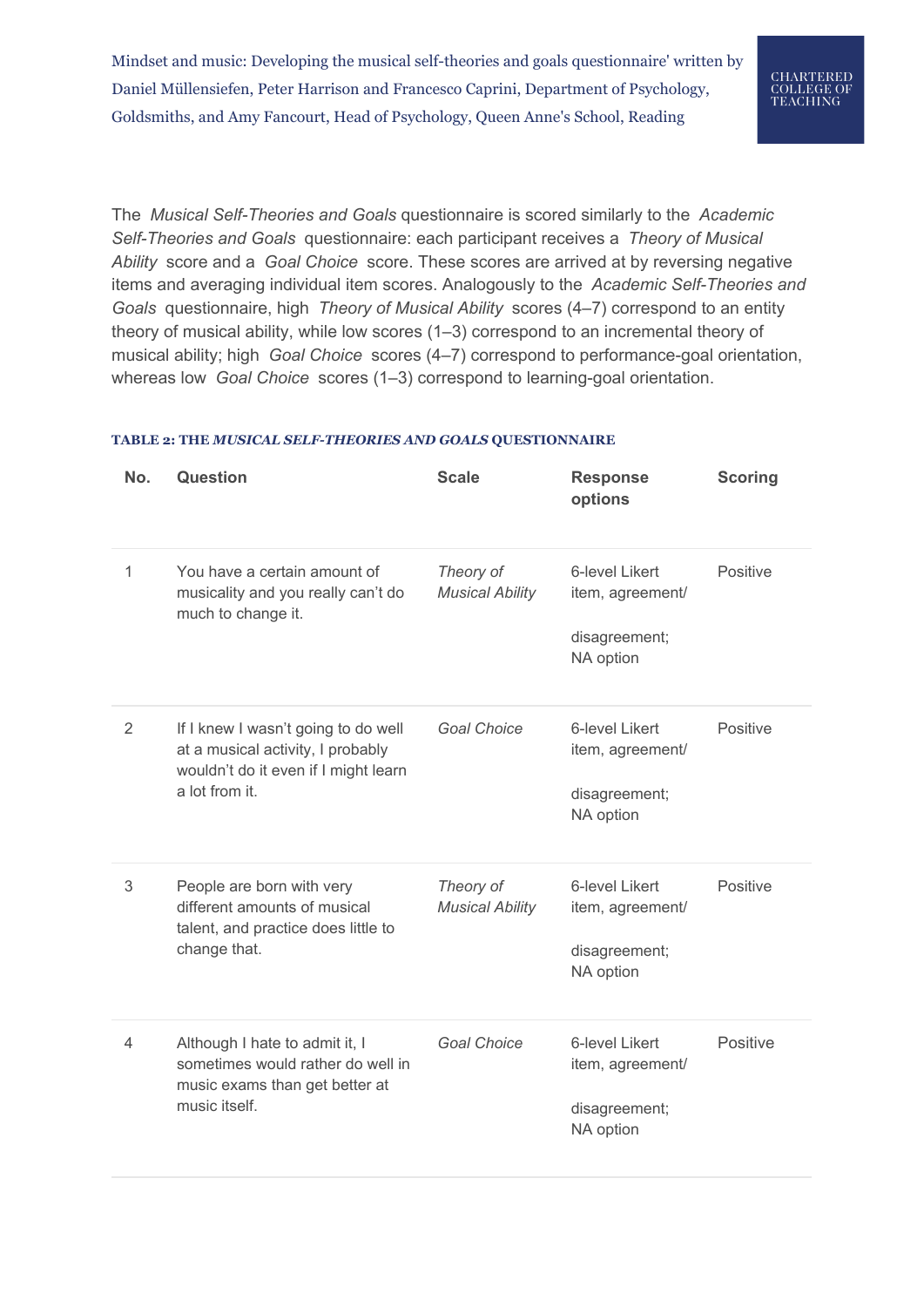

| 5 | It's much more important for me<br>to develop my musical skills than<br>to get recognised for my musical<br>skills.                           | <b>Goal Choice</b>                  | 6-level Likert<br>item, agreement/<br>disagreement;<br>NA option | <b>Negative</b> |
|---|-----------------------------------------------------------------------------------------------------------------------------------------------|-------------------------------------|------------------------------------------------------------------|-----------------|
| 6 | Musical success depends more<br>on your innate talents than on<br>how much practice you do.                                                   | Theory of<br><b>Musical Ability</b> | 6-level Likert<br>item, agreement/<br>disagreement;<br>NA option | Positive        |
| 7 | If I had to choose between<br>performing easy music that I<br>know I can do well or performing<br>music that challenges me, I would<br>choose | <b>Goal Choice</b>                  | Binary choice;<br>no NA option                                   |                 |

## **Future direction**

The longitudinal study will take repeated measurements of cognitive, social and musical abilities, as well as academic performance, on the same secondary school children over five years, enabling us to explore the co-development of musical competencies, intelligence, social skills, self-concepts and beliefs. The research study, as well as any potential interventions that deliberately intend to change musical self-theories, will seek to broaden our understanding of the nature and development of personality and musical abilities through adolescence and how these relate to academic motivation, effort and achievement.